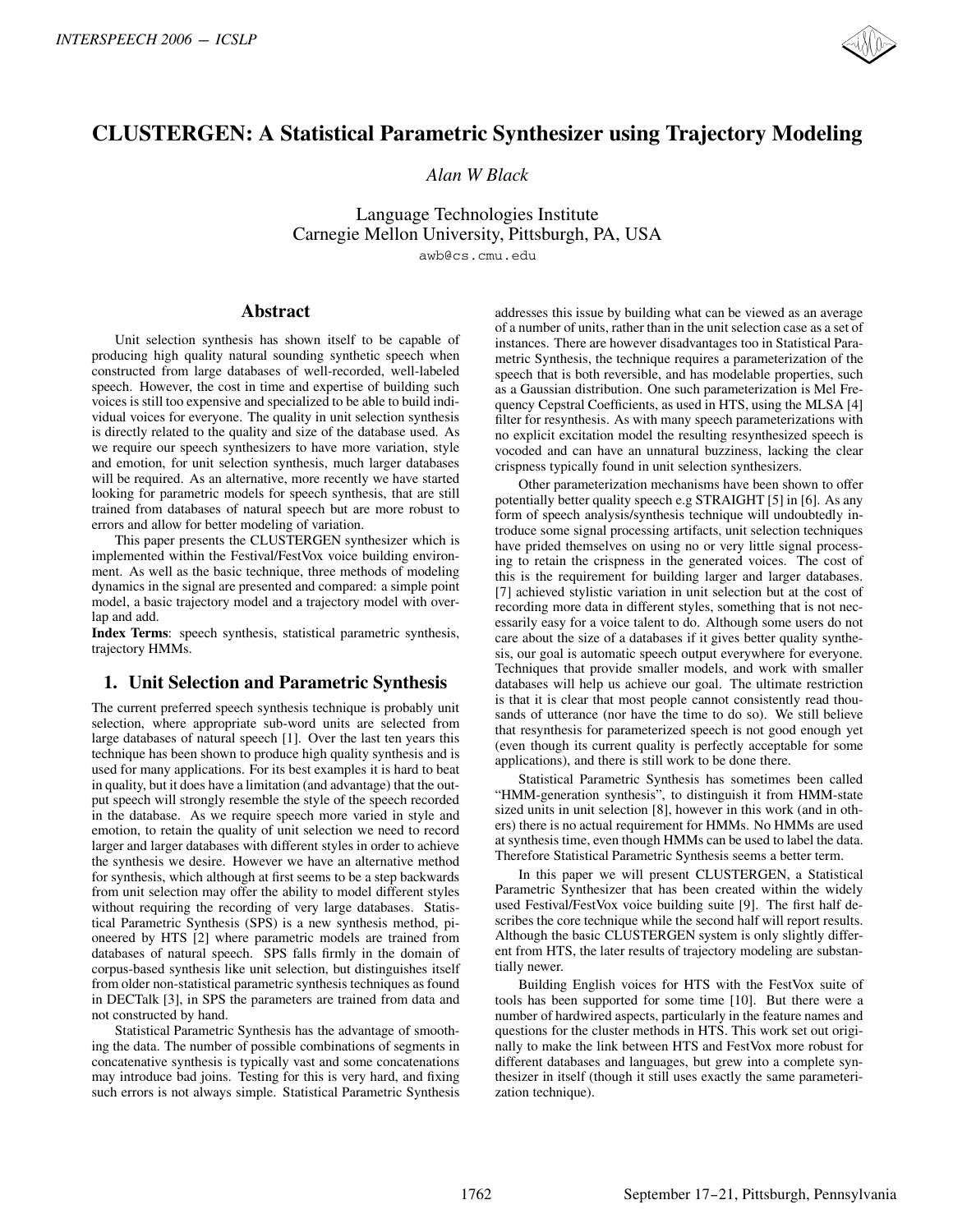# **2. CLUSTERGEN Synthesizer**

The CLUSTERGEN synthesizer is a method for training models and using these models at synthesize time within the Festival Speech Synthesis System. The training requires well recorded utterances, and text transcriptions of what has been said. The best databases are those that are phonetically balanced. For our experiments we have used the freely available CMU ARCTIC databases so that these experiments may be easily duplicated by others.

#### **2.1. Training**

The first stage, which is not technically part of the CLUSTERGEN synthesizer is to label the database using an HMM labeler. For the results presented here, we have used EHMM, [11], which is included within the latest FestVox release. It uses Baum Welch from a flat start to train context independent HMM models, which it then uses to force align the phonemes generated from the transcriptions with the audio. For this work we use 3-state models, that generate HMM state sized labels, three per phone. We have used other labeling techniques (SPHINX and JANUS), but the work presented here has all used EHMM. INTERSPEECH 2006 - ICSLP<br>
2. CLUSTERGEEN Synthesizer in a method for training models and using these models at a smoked for training in<br>the standard signal of the standard signal of the standard signal of<br>standard signal

Although in our other work [12] we typically analyze the signal in a pitch synchronous fashion, here we used a fixed frame advance of 5ms.

F0 is extracted using the Edinburgh Speech Tools **pda** program. Using the generated phoneme labels, the F0 is interpolated through unvoiced regions, thus there is a non-zero F0 value for all 5ms frames that contain voiced or unvoiced speech. This is following the F0 modeling techniques in [13].

24 MFCCs are combined with the F0 to give a 25 feature vector every 5ms.

For each of these vectors high level features are extracted, including phone context (with phonetic features), syllable structure, word position, etc. The extracted features are basically the same set used by the previous CLUNITS unit selection synthesizer [12], however in this case we extract them for each vector, rather than for each segment (phoneme).

Clustering is done by the Edinburgh Speech Tools CART tree builder **wagon**. It has been extended to support vector predictees. CART trees are built in the normal way with wagon to find questions that split the data to minimize impurity. A tree is built for all the vectors labeled with the same HMM state name. The impurity is calculated as

$$
N * (\sum_{i=1}^{24} \sigma_i)
$$
 (1)

Where N is the number of samples in the cluster and  $\sigma_i$  is the standard deviation for MFCC feature i over all samples in the cluster. The factor  $N$  helps keep clusters large near the top of the tree thus giving more generalization over the unseen data.

Initial studies built joint F0/MFCC models, but slightly better results are possible when separate F0 and MFCC models are built.

In these tests no delta features are used, initial studies did not give better results so that is left for later research.

An additional CART tree is built to predict durations for each HMM state. Unlike HTS, we predict each state duration independently, though do include features to identify the states position in its phoneme.

#### **2.2. Synthesis**

At synthesis time the phone string is generated from the text as is done in other synthesis techniques within Festival, then an HMM state name relation is build linking each phone to its three subphonetic parts. The duration CART tree is used to predict the



length of each HMM state. A set of empty vectors is created to fill the length of the predicted state duration. Using the CART tree specific to the state name, the questions are asked and the means from the vector at the selected leaf are added as values to each vector.

Note, unlike HTS when a single vector is predicted for each state (though the treatment of dynamics does complicate this a little), in CLUSTERGEN we are predicting multiple vectors per state. This means that the predicted vector may be different through the state.

After prediction smoothing is done by a simple 3-point moving average to each track of coefficients.

$$
s_t' = (s_{t-1} + s_t + s_{t+1})/3.0
$$
 (2)

Where  $s_n$  is the sample at time point n.

Then the speech is reconstructed from the predicted parameters using the MLSA filter [4]. Voicing decisions are currently done by phonetic type directly from the labels, rather than trained from the acoustics. A more elaborate model taking into to account acoustic information with respect to voice would probably give better results.

## **3. Experiments**

Although other experiments have been done using CLUSTER-GEN in the multilingual space [14], the work presented here concentrates on English, specifically the US English CMU ARCTIC databases [15].

The base experiments were carried out on CMU ARCTIC SLT, a US female database. The database consists of 1132 phonetically balanced sentences. For testing we held out one tenth of the A set within the databases, this gives a test set of 59 sentences (actually every fileid that matches "arctic a.\*9") and 1073 for testing. Much of the testing was actually done on the A set alone, thus the training consisted of 534 utterances. The full 1132 utterance database consists of 41888 segments, around 56 minutes of speech, including less than 0.5 seconds of silence at the beginning and end of each utterance.

Unlike our unit selection work where we use short listening tests to evaluate different parameter settings in out systems [16], here we use an objective measure. For our held-out test set we use their defined state durations and predict F0 and MCEP features for each vector. We then calculate a distance measure between the predicted spectral features and the actual ones. This measure ignores duration modeling.

We choose to use Mel Cepstral Distortion (MCD) as a measure, which we have already used in our voice conversion work [17]. The measure is defined as

$$
10/ln(10) * \sqrt{2 \sum_{i=1}^{24} (mc_i^t - mc_i^p)^2}
$$
 (3)

Where  $mc_i$  is the *i*th MFCC coefficient in a frame,  $mc^t$  is the target MFCC we are comparing against and  $mc^p$  is the predicted MFCC

For voice conversion work we achieve values in the range of 4.0-6.0. In this work we achieve values in the range of 4.5-8.0 (and sometimes larger). Smaller numbers are better.

Note this measure does not weight the Mel Cepstral parameters as the range of Mel Cepstral Coefficients gets smaller for higher coefficients, thus this measure is more sensitive to minimizing the lower order ones.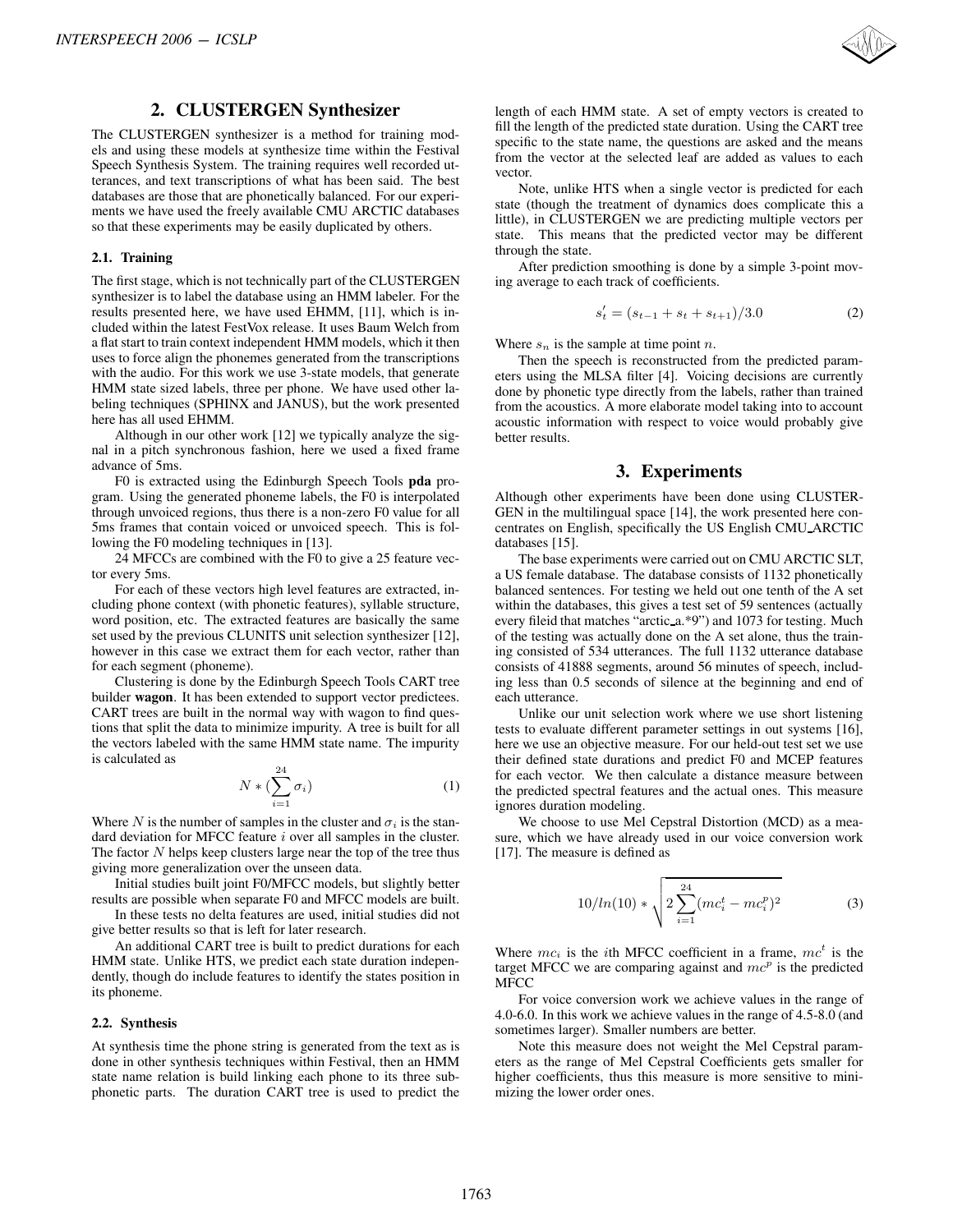The first experiment presented is for SLT with a training set of 1072 utterances and 59 test utterances. This experiment is to determine an appropriate stop value for training the CART trees. That is the minimal number of examples in cluster that are necessary before considering potential splits for that cluster.



Using information from the above distribution we fixed the stop value at 70. Interestingly this gives approximately the same number of CART tree leaves over all as when using the CLUNITS unit selection [12] clusters that has a stop value of 20. As CLUS-TERGEN is training on more data (a number of vectors per state) it appears we are still ending up with approximately the same number of spectral distinctions.

F0 modeling is also done by a CART tree predicting values for each vector, a larger stop size found to be better. The results give a RMSE for F0 as 14.09Hz, the same F0 model is used for the trajectory models described below.

The next experiment shows how varying the amount of data in the training set affects the synthesis results. It is notable that even modest amounts of data (200 utterances) can produce quite acceptable synthesis. The training subset was created by selecting the first N utterances from the complete 1073 utterance set. We start at 100 utterances, as that number is necessary to get full phonetic coverage.



# **4. Trajectory Modeling**

The basic CLUSTERGEN method does not take into account the dynamic properties of the signal. Prediction is done in isolation to the prediction from the vectors before and after. However, unlike HTS as we are predicting potentially different vectors every frame we do model some of the desired dynamic variability (HTS achieves this through dynamic Cepstral features). But neither of these techniques really addresses the explicit modeling of dynamics in the segments we are trying to model.

Trajectory modeling [18] offers a potential solution here. Instead of modeling a single vector of Gaussians for each state, we should be modeling a sequence of vectors. In speech synthesis we are trying to model the variation of the speech over time, and a single Gaussian may be too gross a level to capture that variability. Here, we present two basic trajectory models. The first, we call **trajectory** where we model a HMM state-sized segment by a sequence of cepstral vectors. We optimize our CART tree to cluster to minimize the variance of the sequence of segments in the cluster.

This measure is very similar to the measure used in our previous CLUNITS technique [12], but there we keep a set of instances rather than representing the cluster in a model of means and variances.

One important issue is defining the number of vectors in the sequence. It should be related to the length of the samples in the cluster. At first we used the mean size, but after experimentation we settled on size 7 or the mean if greater. Each segment in the cluster is linearly interpolated to the size of the model for the cluster and sufficient statistics are updated. Note we do **not** use DTW to align these as the time differential through the segments is part of what we want to model, normalizing them through DTW would loose some of that information.

The second trajectory model presented is **trajola** a trajectory model with overlap and add. In this second model each instance for clustering consists of two parts the current segment and the previous segment. In an analogy to the motivation for using diphones for synthesis, here we are modeling the transitions between to HMM state sized units. The left and right parts are stored in separate models within the cluster, (again of size 7 or the mean which ever is bigger). At synthesis time the appropriate cluster is selected, the right portion is added to the signal, while the left is overlapped with the previous segment with a windowed weighting, with the sum of such weights adding to 1.0.

We tried both a triangular window and a Hanning window and found the triangular window gave better results. In addition to using the window and synthesis time while constructing the full predicted sequences of vector. We also found using the same window as weights in the impurity measure in the CART tree builder slightly improved results.

The stop value used for the trajectory and trajola modeling was 10, discovered by experiment. As trajectory modeling is done on a HMM-state sized units rather than the vectors within a state, there are less instances to train on, thus a smaller stop value is not unexpected..

The following table shows a comparison of the three presented statistical parametric techniques on 7 different ARCTIC databases. **cgp** is the simple single vector per leaf model. The databases all have approximated the same number of utterances, and they are split into training and test sets as with the SLT experiments above. Though as not all databases have exactly the same number of utterances these are not directly comparable. Although some speakers are not US English speakers, in all cases we used a US English front end (lexicon and phone set).